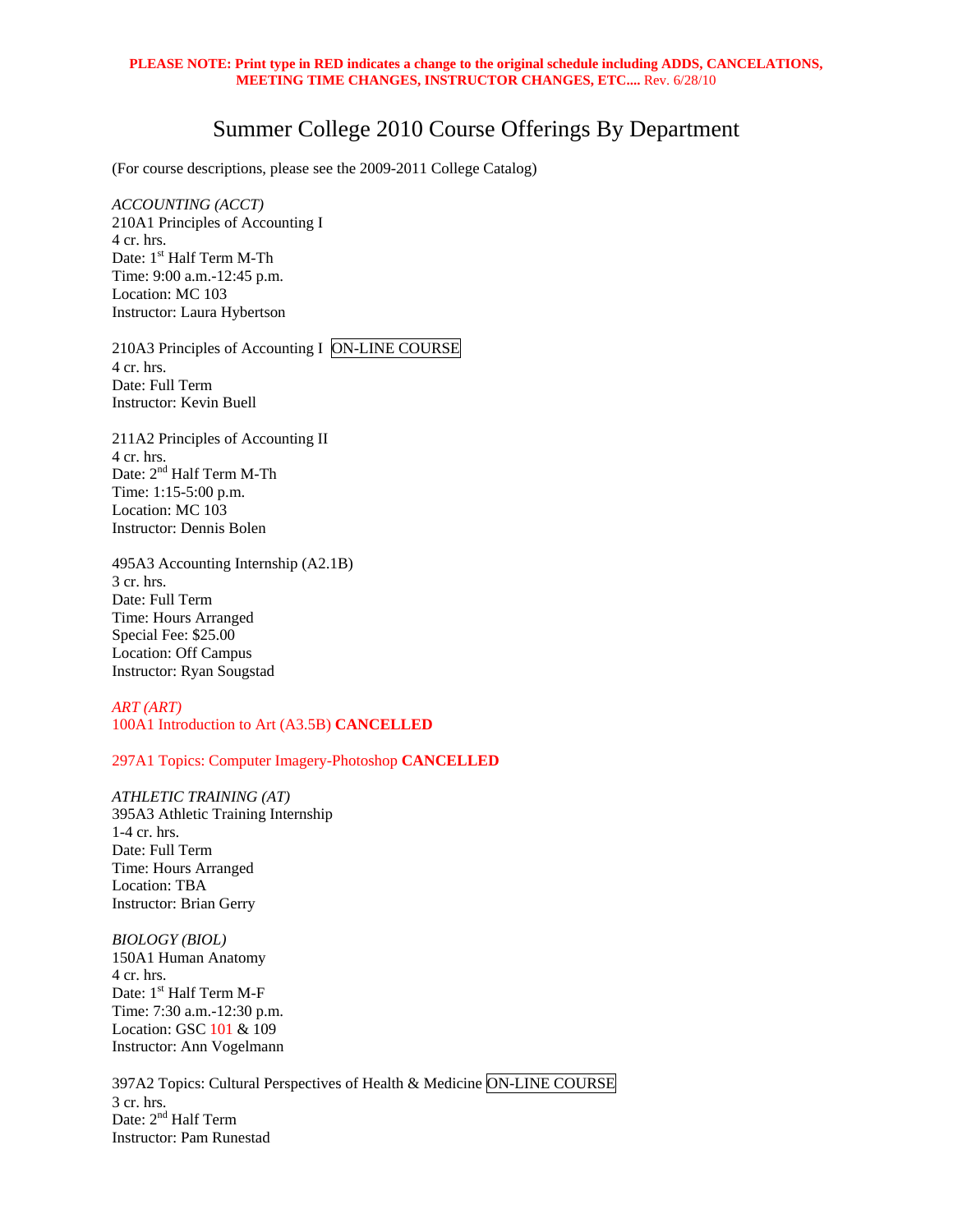*BUSINESS ADMINISTRATION (BSAD)*  270A1 Statistics ON-LINE COURSE 4 cr. hrs. Date: 1<sup>st</sup> Half Term Instructor: David Sorenson

270B1 Statistics 4 cr. hrs. Date: 1<sup>st</sup> Half Term M-F Time: 1:15-4:15 p.m. Location: MC 153 Instructor: David Sorenson

270C1 Statistics ON-LINE COURSE 4 cr. hrs. Date: 1<sup>st</sup> Half Term Instructor: David Sorenson

310A2 Principles of Marketing ON-LINE COURSE 4 cr. hrs. Date: 2<sup>nd</sup> Half Term Instructor: Jaciel Keltgen

320A1 Principles of Management ON-LINE COURSE 3 cr. hrs. Date: 1<sup>st</sup> Half Term Instructor: Shelly Gardner

### 330A2 Principles of Finance **CANCELLED**

423A2 Management & Leadership of Nonprofit Organizations ON-LINE COURSE 3 cr. hrs. Date: 2<sup>nd</sup> Half Term Instructor: Shelly Gardner

495A3 Business Internship (A2.1B) 3 cr. hrs. Date: Full Term Time: Hours Arranged Special Fee: \$25.00 Location: Off Campus Instructor: Ryan Sougstad

*CLASSICS (CLAS)*  297A2 Topics: Greek III 3 cr. hr. Date: 2<sup>nd</sup> Half Term M-F Time: 10:30 a.m. – 12:40 p.m. Location: HUM 227 Instructor: Rocki Wentzel

*COMMUNICATION (COMM)* 110A1 Introduction to Communication (A2.2) ON-LINE COURSE 3 cr. hrs. Date: 1<sup>st</sup> Half Term Instructor: John Bart

110B1 Introduction to Communication (A2.2) ON-LINE COURSE 3 cr. hrs. Date: 1<sup>st</sup> Half Term Instructor: John Bart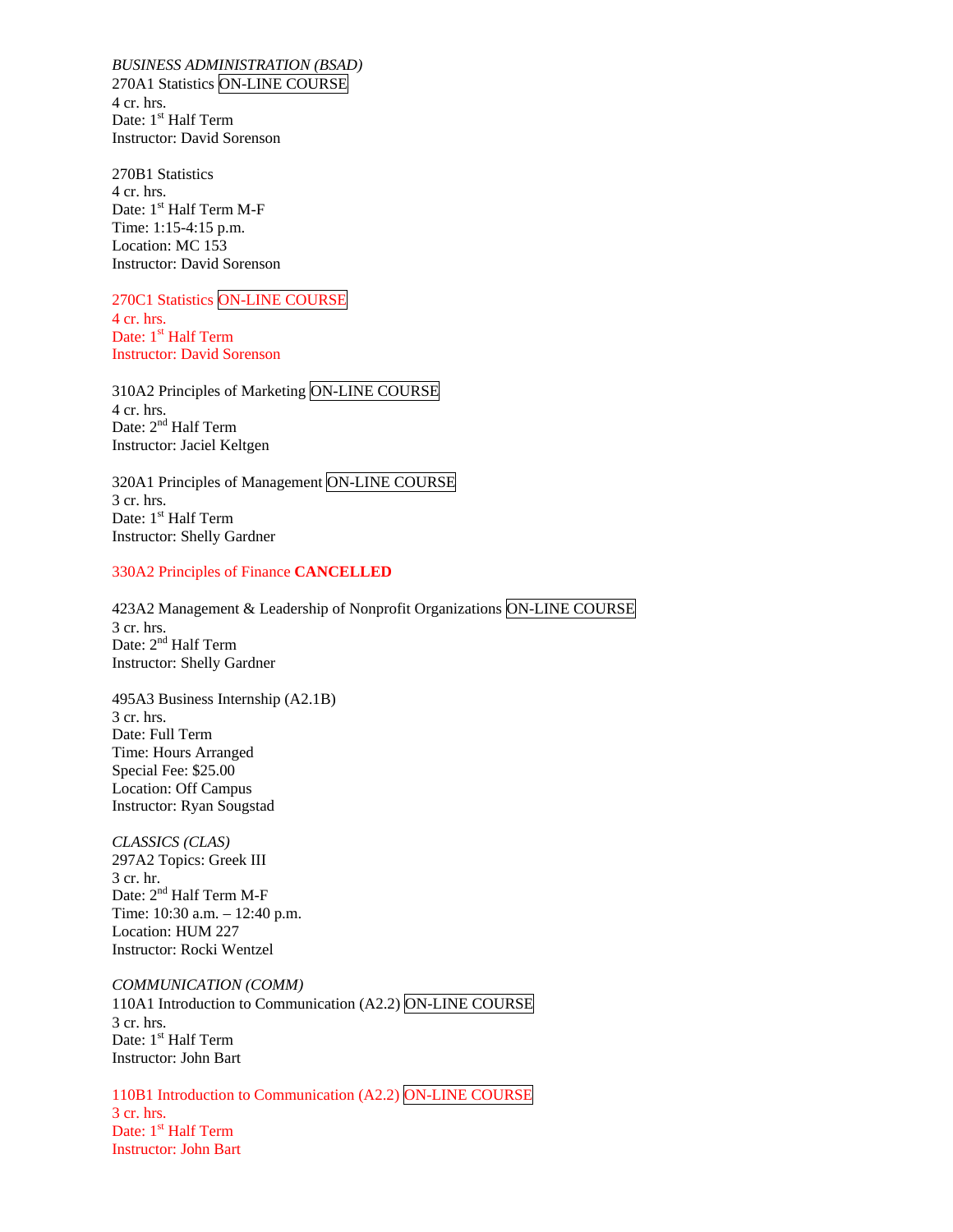*ECONOMICS (ECON)* 120A1 Principles of Economics I (A3.3) 3 cr. hrs. Date: 1<sup>st</sup> Half Term M-F Time: 1:15-3:30 p.m. Location: MC 120 Instructor: Brian Eggleston

121A2 Principles of Economics II ON-LINE COURSE 3 cr. hrs. Date: 2<sup>nd</sup> Half Term Instructor: Reynold Nesiba

270A1 Statistics ON-LINE COURSE 4 cr. hrs. Date: 1<sup>st</sup> Half Term Instructor: David Sorenson

270B1 Statistics 4 cr. hrs. Date: 1<sup>st</sup> Half Term M-F Time: 1:15-4:15 p.m. Location: MC 153 Instructor: David Sorenson

## 270C1 Statistics ON-LINE COURSE

4 cr. hrs. Date: 1<sup>st</sup> Half Term Instructor: David Sorenson

*EDUCATION (EDUC)*  245A2 Educational Psychology **CANCELLED** 

335A3 Literacy in the Content Area ON-LINE COURSE 3 cr. hrs. Date: Full Term Instructor: Sharon Andrews NOTE: Instructor Signature Required. Must be admitted to Augustana Teacher Education Program.

355A3/555A3 Human Relations in Education ON-LINE COURSE 3 cr. hrs. Date: Full Term Instructor: Laurie Wenger

355A3/555B3 Human Relations in Education ON-LINE COURSE **CANCELLED** 

601A1 History and Philosophy of Education 3 cr. hrs. Date: June 10, 11, 14, 15 Time: 8:00 a.m.-4:00 p.m. Location: MC 164 Instructors: Laurie Wenger NOTE: Will have pre-reading assignment & long term project due at the end of June.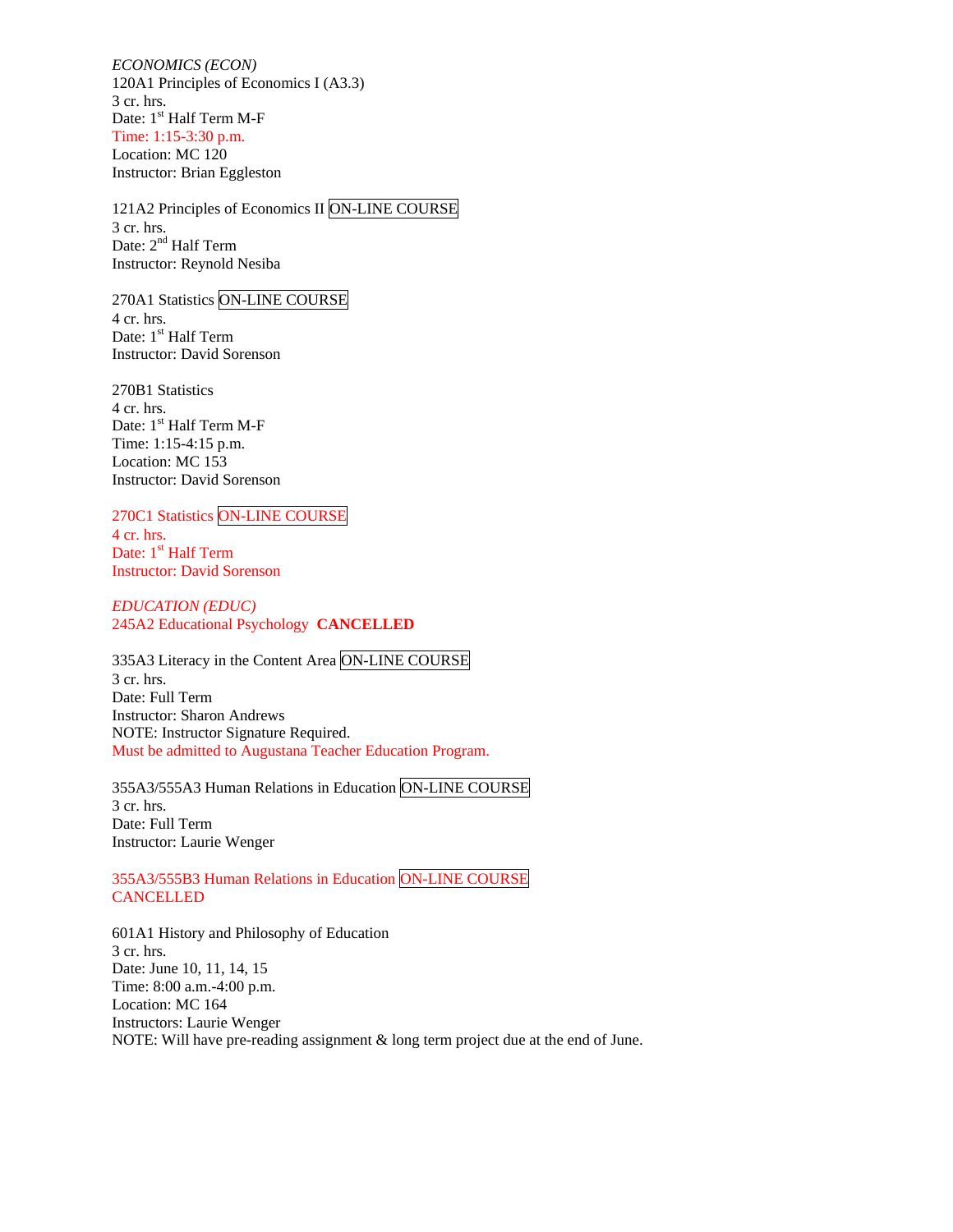607A1 Curriculum Issues and Innovations 3 cr. hrs. Date: June 17, 18, 21, 22 Time: 8:00 a.m.-4:00 p.m. Location: MC 164 Instructor: Laurie Wenger NOTE: Will have pre-reading assignment & long term project due at the end of June.

695A1 Professional Development Project 2 cr. hrs. Date: June 7, 8 & 9 Time: 8:00 a.m.-4:00 p.m. Location: MC 164 Instructor: Sherry Feinstein

*ENGLISH (ENGL)*  200A2 The Literary Experience (A3.5A) (A2.1B) 3 cr. hrs. Date: 2<sup>nd</sup> Half Term M-Th Time: 7:30-10:10 a.m. Location: HUM 102 Instructor: Cheryl Jackson Nelson

200A3 The Literary Experience (A3.5A) (A2.1B) ON-LINE COURSE 3 cr. hrs. Date: Full Term Instructor: Mitchell Harris

*GENERAL (GENL)*  492A1 Capstone: Take Me Out to the Ball Game: Baseball and the American Character (A4.3) 3 cr. hrs. Date: 1<sup>st</sup> Half Term M-Th Time: 1:15-4:00 p.m. Location: MC 201 Instructors: Richard Bowman, Jeff Holm

492B1 Capstone: On the Road (A4.3) 3 cr. hrs. Date: 1<sup>st</sup> Half Term M-Th Time: 10:30 a.m.-1:10 p.m. Location: MC 201 Instructor: Richard Bowman, Jeffrey Miller

*GERONTOLOGY (GERO)*  289A1 Medical Terminology ON-LINE COURSE 1 cr. hr. Date: 1<sup>st</sup> Half Term Instructor: Lynde Rainboth

289A2 Medical Terminology ON-LINE COURSE 1 cr. hr. Date: 2<sup>nd</sup> Half Term Instructor: Lynde Rainboth

*GOVERNMENT (GOVT)*  110A1 Introduction to Government (A3.3) ON-LINE COURSE 3 cr. hrs. Date: 1<sup>st</sup> Half Term Instructor: Joel Johnson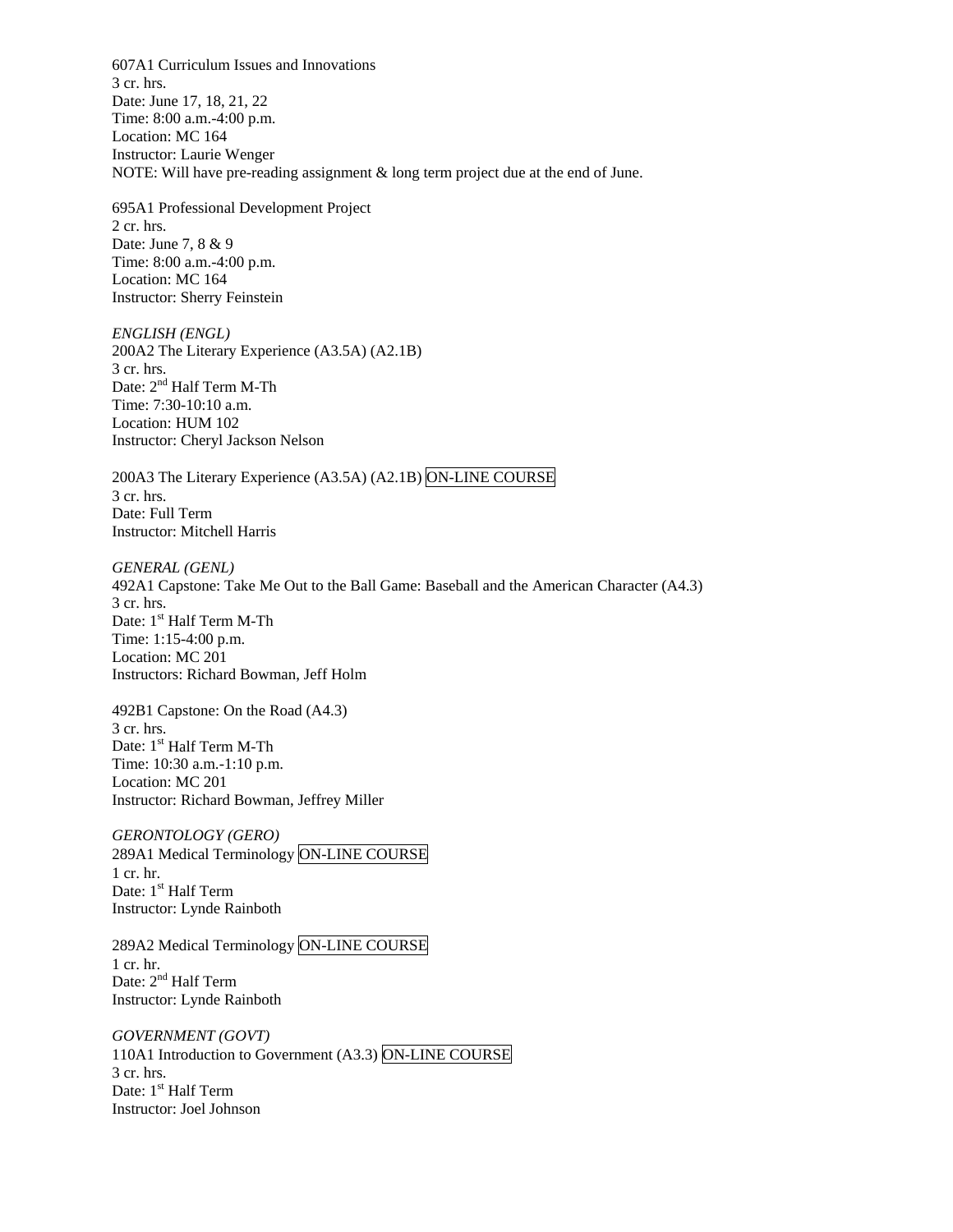200A2 American Government ON-LINE COURSE 3 cr. hrs. Date: 2<sup>nd</sup> Half Term Instructor: Brent Lerseth

277A1 Politics in Film 3 cr. hr. Date: 1<sup>st</sup> Half Term M-Th Time: 10:30 a.m. – 1:10 p.m. Location: MC 264 Instructor: Brent Lerseth

*HISTORY (HIST)*  111A1 Western Civilization II (A3.1B) ON-LINE COURSE 3 cr. hrs. Date: 1<sup>st</sup> Half Term Instructor: Mike Mullin

*HEALTH (HLTH)*  216A2 Stress Management ON-LINE COURSE 2 cr. hrs. Date: 2<sup>nd</sup> Half Term Instructor: Andy Gillham

222A1 Nutrition and Exercise ON-LINE COURSE 2 cr. hrs. Date: 1<sup>st</sup> Half Term Instructor: Sherry Barkley

# *MATHEMATICS (MATH)*

150A1 Pre-calculus (A2.3) 4 cr. hrs. Date: 1<sup>st</sup> Half Term M-F Time: 7:30-10:20 a.m. Location: GSC 29 Instructor: Curt Olson

151A1 Calculus I (A2.3) 4 cr. hrs. Date: 1<sup>st</sup> Half Term M-F Time: 7:30-10:20 a.m. Location: GSC 21 Instructor: Tim Sorenson

152A2 Calculus II (A2.3) 4 cr. hrs. Date: 2<sup>nd</sup> Half Term M-F Time: 7:30-10:20 a.m. Location: GSC 29 Instructor: Jay R. Smith

*MUSIC (MUSI)* 110A1 The Understanding of Music (A3.5B) ON-LINE COURSE 3 cr. hrs. Date: 1<sup>st</sup> Half Term Instructor: Scott Johnson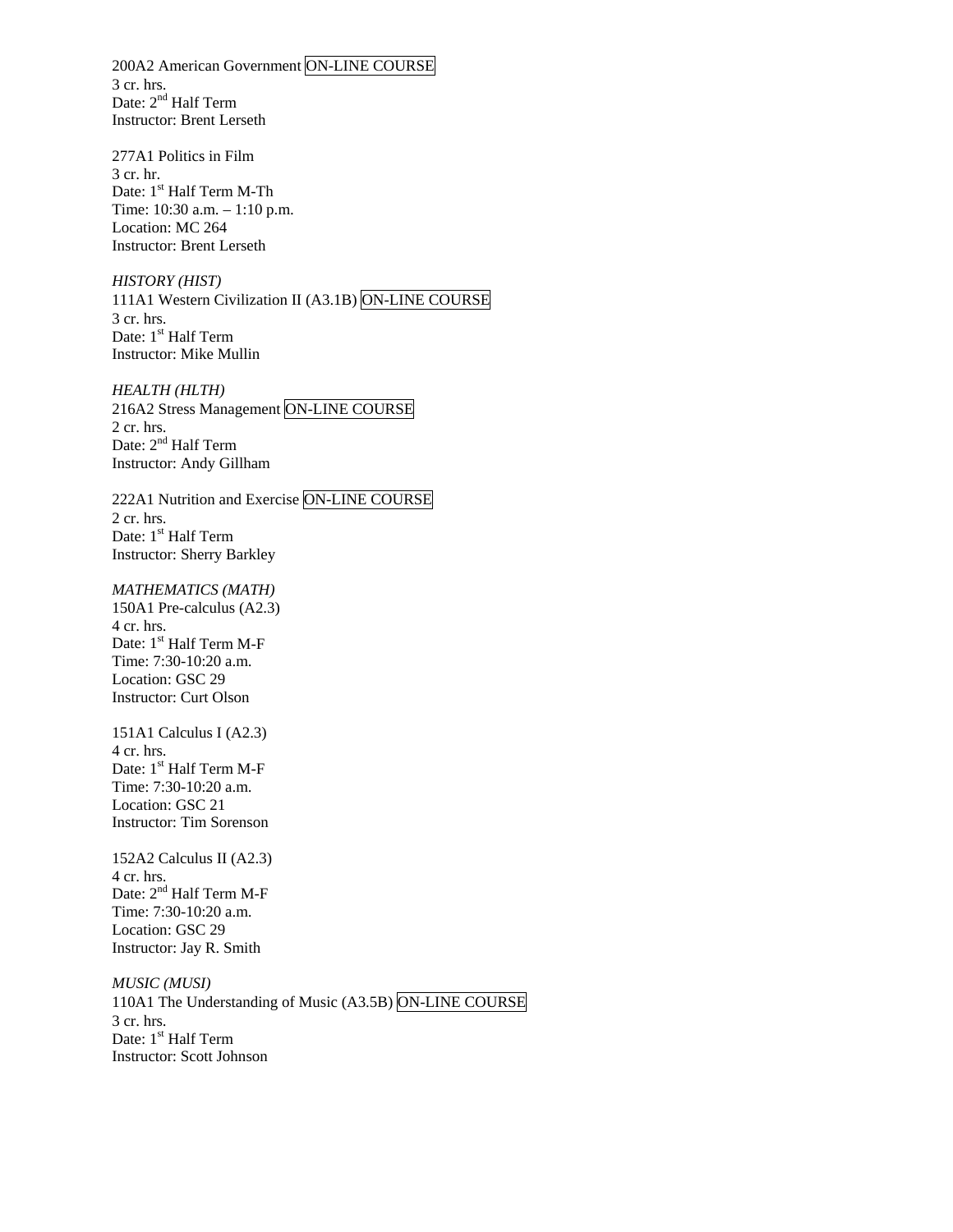#### 110A2 The Understanding of Music (A3.5B) **CANCELLED**

110B2 The Understanding of Music (A3.5B) ON-LINE COURSE 3 cr. hrs. Date: 2<sup>nd</sup> Half Term Instructor: Scott Johnson

### 111A2 History of Jazz (A3.5B) **CANCELLED**

*NATIVE AMERICAN STUDIES (NAST)* 

320A1 Native American Social Systems (A3.6) ON-LINE COURSE 3 cr. hrs. Date: 1<sup>st</sup> Half Term Instructor: Bill Swart

320B1 Native American Social Systems (A3.6) ON-LINE COURSE 3 cr. hrs. Date: 1<sup>st</sup> Half Term Instructor: Bill Swart

*NURSING (NURS)*  230A3 Pharmacotherapeutics ON-LINE COURSE 3 cr. hrs. Date: Full Term Instructor: Lynn White

600A3 Introduction to Graduate Research in Nursing 3 cr. hrs. Date: Full Term (Days-TBA) Time: 8:30 a.m – 4:00 p.m. Location: GSC 121 Instructor: Margot Nelson

*PHILOSOPHY (PHIL)*  397A1 Philosophy of Literature: C.S. Lewis & J.R.R. Tolkien ON-LINE COURSE 3 cr. hr. Date: 1<sup>st</sup> Half Term Time: Course will be on-line, but will meet on-campus  $1<sup>st</sup> 4$  days from 10:30am-12:40pm. Location: HUM 218 Instructor: David O'Hara

615A1 Master Seminar: Ideas That Have Shaped Our World 3 cr. hrs. Date: June 1, 2, 3, 4 Time: 9:00 a.m.-4:00 p.m. Location: HUM 123 Instructor: Ann Pederson

*PHYSICAL EDUCATION (PE)* 100A1 Cycling (A1.3) 1 cr. hr. Date: 1<sup>st</sup> Half Term T,W,Th Time: 9:30 -11:30 a.m. Location: ELMN 105 Instructor: Gretta Melsted

100A2 Handball (A1.3) 1 cr. hr. Date:  $2<sup>nd</sup>$  Half Term T,W,Th Time: 10:30 a.m.-12:30 p.m. Location: ELMN 135 Instructor: Steve Hoffman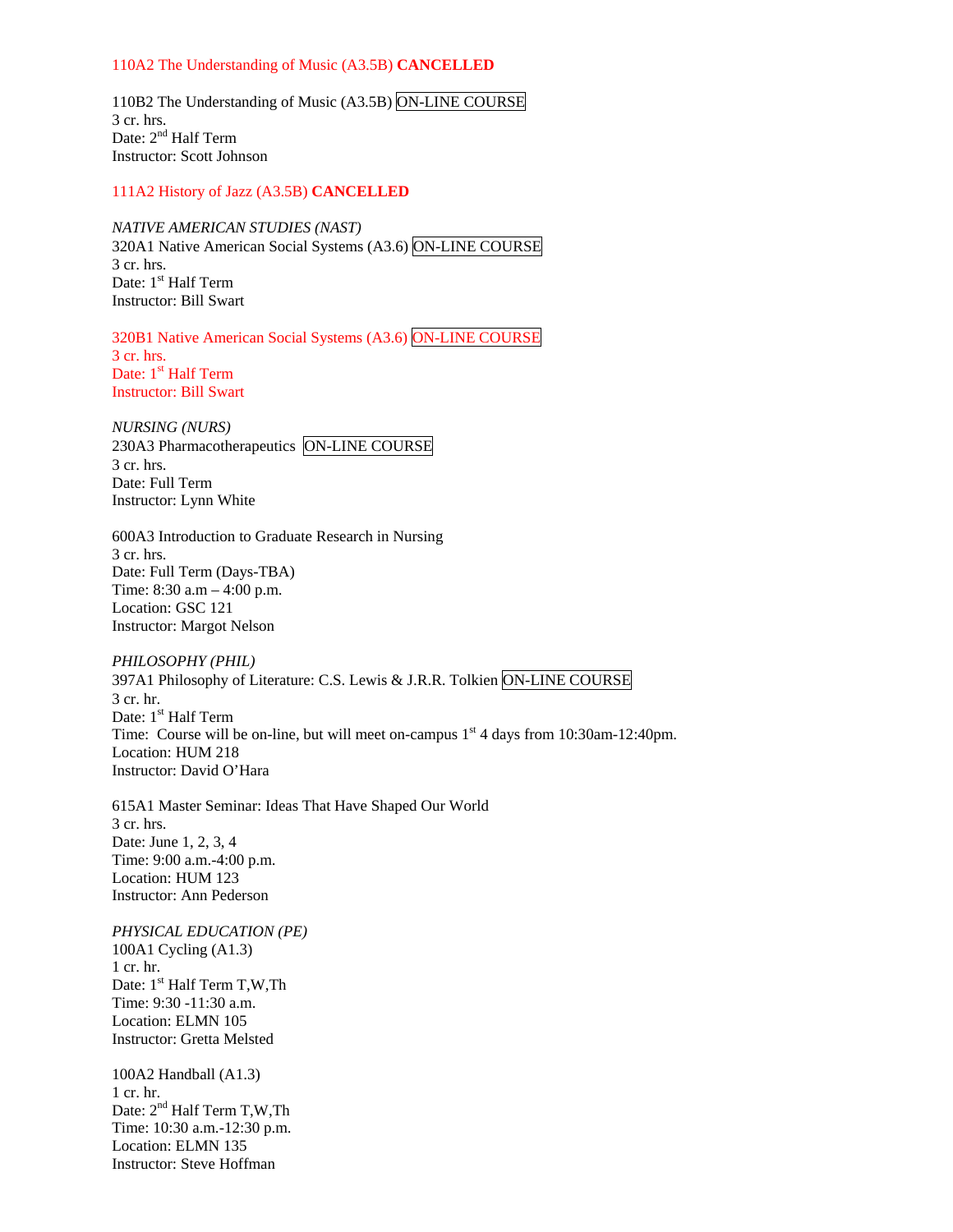100B1 Hatha Yoga (A1.3) 1 cr. hr. Date: 1<sup>st</sup> Half Term M-Th Time: 11:30 a.m.-1:00 p.m. Location: ELMN 224 Instructor: Nancy Dickinson

100B2 Tennis (A1.3) 1 cr. hr. Date:  $2<sup>nd</sup>$  Half Term M,T,W Time: 8:00-10:00 a.m. Location: ELMN 105 Instructor: Becky Fiala

100C1 Health Fitness (A1.3) ON-LINE COURSE 1 cr. hr. Date: 1<sup>st</sup> Half Term Instructor: Jim Vahrenkamp

395A3 Fitness Internship 1-4 cr. hrs. Date: Full Term Time: Hours arranged Location: TBA Instructor: Sherry Barkley

395C3 Coaching Internship 1-4 cr. hrs. Date: Full Term Time: Hours arranged Location: TBA Instructor: Joe Evenson

395D3 Sport Management I Internship 1-4 cr. hrs. Date: Full Term Time: Hours arranged Location: TBA Instructor: Jeff Holm

495A3 Sport Management II Internship 1-4 cr. hrs. Date: Full Term Time: Hours arranged Location: TBA Instructor: Jeff Holm

*PSYCHOLOGY (PSYC)* 110A1 Self & Others: Psychological Perspectives (A3.3) ON-LINE COURSE 3 cr. hrs. Date:  $1<sup>st</sup>$  Half Term Instructor: Christina DeVita

110B1 Self & Others: Psychological Perspectives (A3.3) ON-LINE COURSE 3 cr. hrs. Date: 1<sup>st</sup> Half Term Instructor: Christina DeVita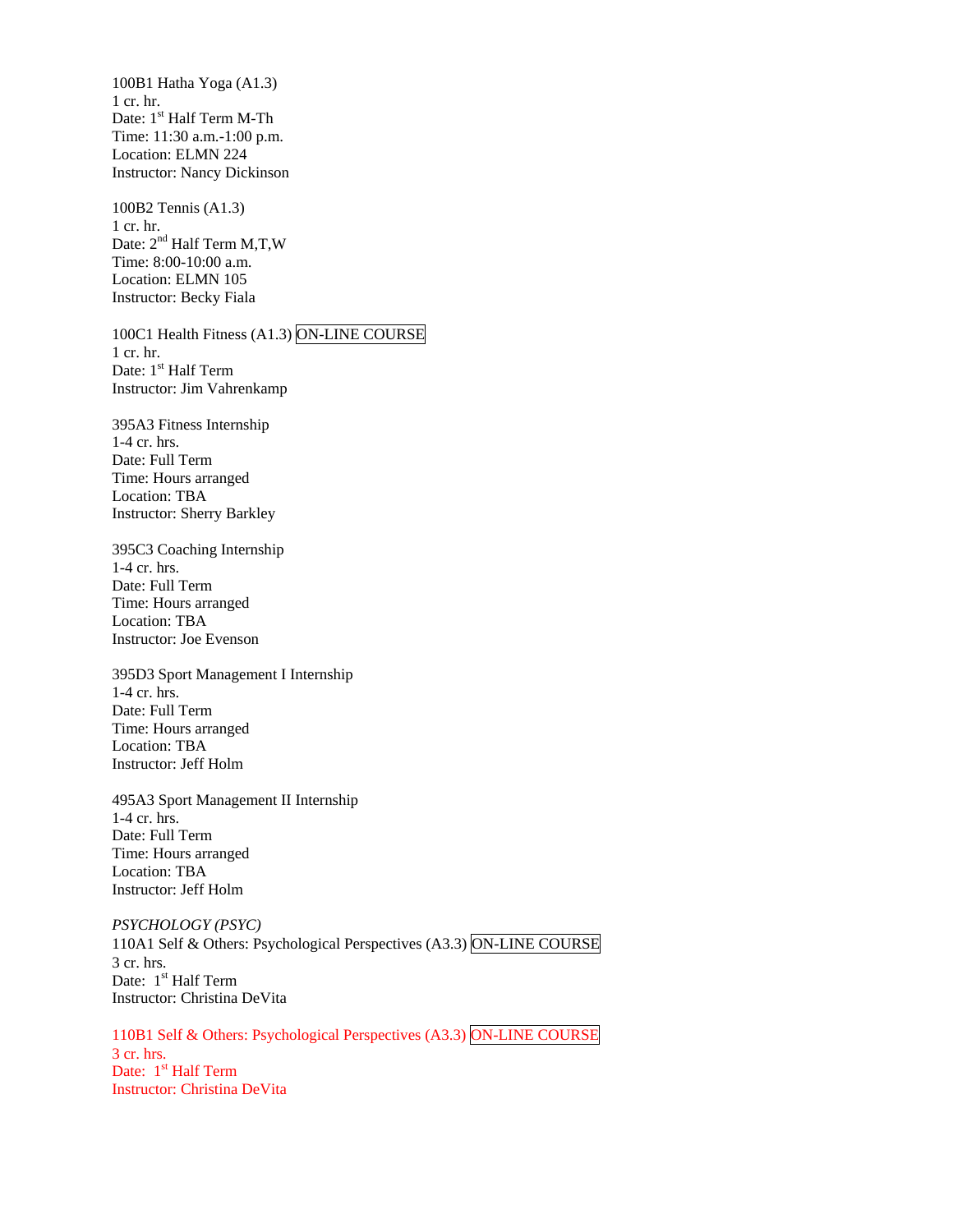125A2 Life-Span Human Development (A1.2) ON-LINE COURSE 3 cr. hrs. Date: 2<sup>nd</sup> Half Term Instructor: Elizabeth Babcock

125B2 Life-Span Human Development (A1.2) ON-LINE COURSE 3 cr. hrs. Date: 2<sup>nd</sup> Half Term Instructor: Elizabeth Babcock

270A1 Statistics ON-LINE COURSE 4 cr. hrs. Date: 1<sup>st</sup> Half Term Instructor: David Sorenson

270B1 Statistics 4 cr. hrs. Date: 1<sup>st</sup> Half Term M-F Time: 1:15-4:15 p.m. Location: MC 153 Instructor: David Sorenson

270C1 Statistics ON-LINE COURSE 4 cr. hrs. Date: 1<sup>st</sup> Half Term Instructor: David Sorenson

391A3 Practicum 2-4 cr. hrs. Date: Full Term Time: Hours Arranged Location: TBA Instructor: Christina DeVita

*RELIGION (RELI)*  212A2 Lessons in Living: Biblical and Contemporary Reflections on Wisdom (A4.2) ON-LINE COURSE 3 cr. hrs. Date: 2<sup>nd</sup> Half Term Instructor: Richard Bowman

212B2 Lessons in Living: Biblical and Contemporary Reflections on Wisdom (A4.2) ON-LINE COURSE 3 cr. hrs. Date: 2<sup>nd</sup> Half Term Instructor: Richard Bowman

219A2 God, Suffering and Evil (A4.2) ON-LINE COURSE 3 cr. hrs. Date: 2<sup>nd</sup> Half Term Instructor: Murray Haar

219B2 God, Suffering and Evil (A4.2) ON-LINE COURSE 3 cr. hrs. Date: 2<sup>nd</sup> Half Term Instructor: Murray Haar

251A1 Judaism, Islam & the Christian Faith (A4.2) ON-LINE COURSE 3 cr. hrs. Date: 1<sup>st</sup> Half Term Instructor: Murray Haar